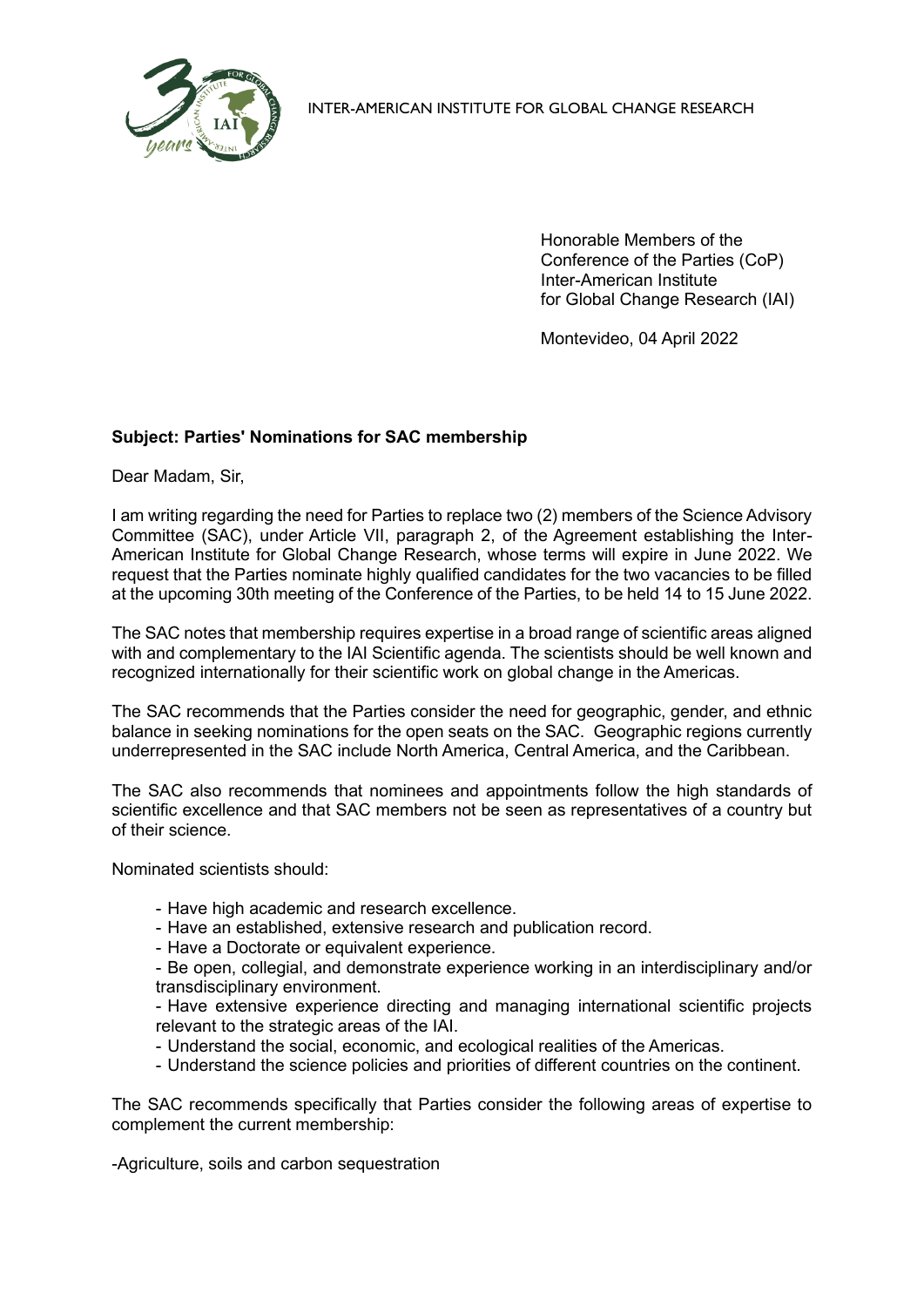-Implementation science on adaptation, mitigation, and governance -Economics

-Energy security, renewable energy sources, and green technologies

-Knowledge, innovations, and practices of indigenous peoples and local communities

-Disaster risk management and early warning systems

-Informatics, big data, artificial intelligence, and large-scale networks

-Science-policy communications, social networks, and mobilization

-Synthetic biology and genetic technologies

Nominees from groups that have been historically underrepresented in the sciences are welcomed including Indigenous Peoples, rural and urban poor, youth, women, and people with disabilities.

Thank you for your consideration of the above and your support of the IAI.

Yours sincerely,

on behalf of SAC members Omar Ramsés López Alfano, **Chair** IAI Science Advisory Committee

CC: Members of the Science Advisory Committee

CC: Dr. Evelia Rivera Arriaga Chair, Science-Policy Advisory Committee

CC: Dr. Marcos Regis da Silva IAI Executive Director

CC: Dr. Anna Stewart-Ibarra IAI Science Director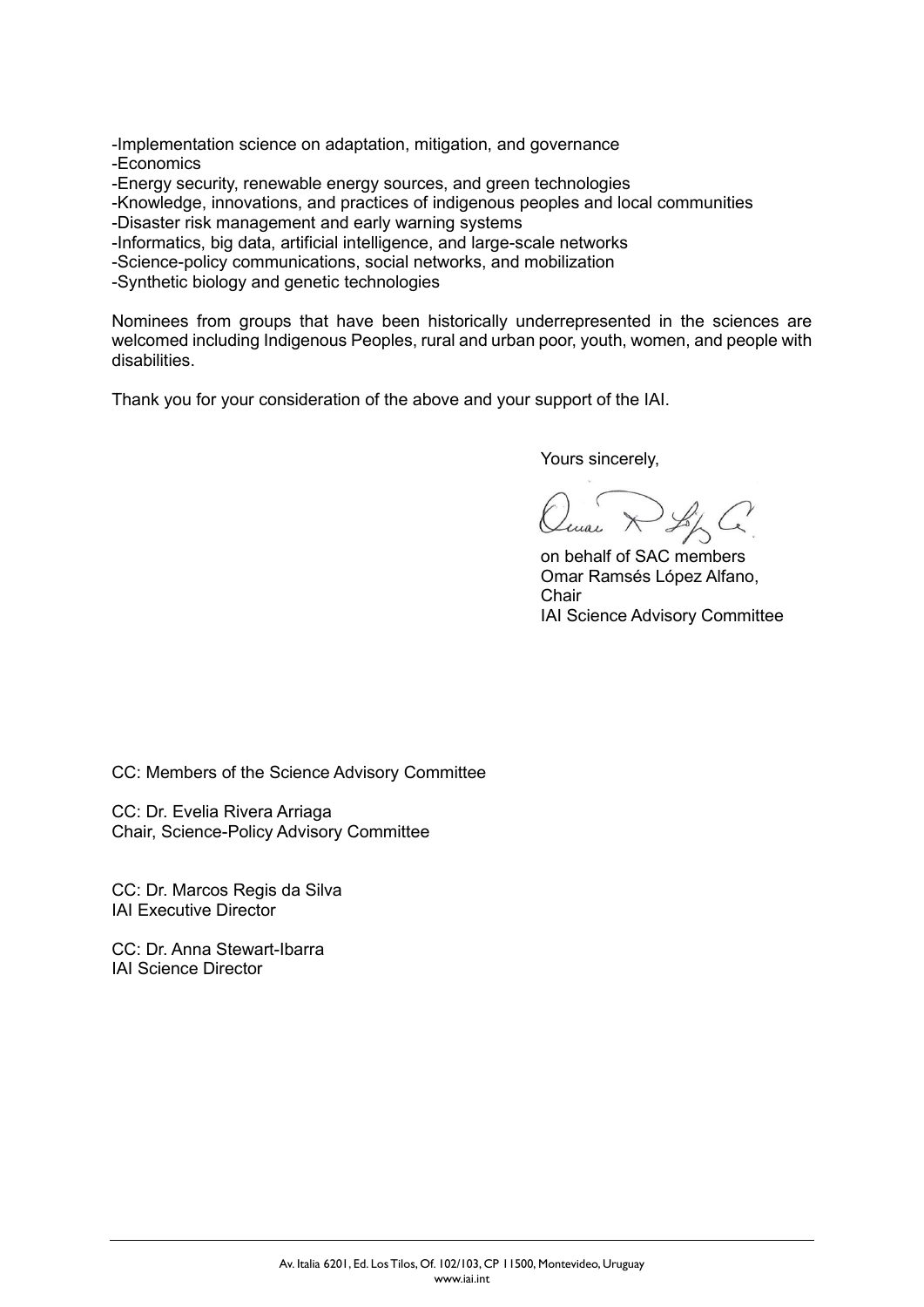

INTER-AMERICAN INSTITUTE FOR GLOBAL CHANGE RESEARCH

Honourable Members of the Conference of the Parties (CoP) Inter-American Institute for Global Change Research (IAI)

Montevideo, 04 April 2022

## **Subject: Parties' Nominations for SPAC membership**

Dear Madam, Sir,

I am writing in regard to the need for Parties to replace one (1) member of the Science-Policy Advisory Committee (SPAC), whose terms will expire in June 2022. We request that the Parties nominate highly qualified candidates for the vacancy to be filled at the upcoming 30th meeting of the Conference of the Parties, to be held 14 to 15 June 2022.

The SPAC recommends that the Parties take into consideration the need for geographic, gender, and ethnic balance in seeking nominations for the open seat on the SPAC. Geographic regions currently underrepresented in the SPAC include **Central America and the Southern Cone.**

The SPAC also recommends that SPAC members not be seen as representatives of a country but of their expertise at the intersection of science and policy relevant to global environmental change.

Nominated candidates should have:

- Understanding/experience working at the intersection of science to policy on global environmental change in the Americas.
- Understand the science policies and priorities of different countries on the continent.
- Understand the social, economic, and ecological realities of the Americas.
- Be open, collegial, and demonstrate interest in working in an interdisciplinary and/or transdisciplinary environment.
- Have extensive experience directing and managing international science-policy initiatives relevant to the strategic areas of the IAI.

The SPAC recommends specifically that Parties consider the following areas of expertise to complement the current membership:

- Economics
- Poverty alleviation and inequality
- Food security
- Education, civil society engagement, science communications
- Knowledge, innovations, and practices of indigenous peoples and local communities